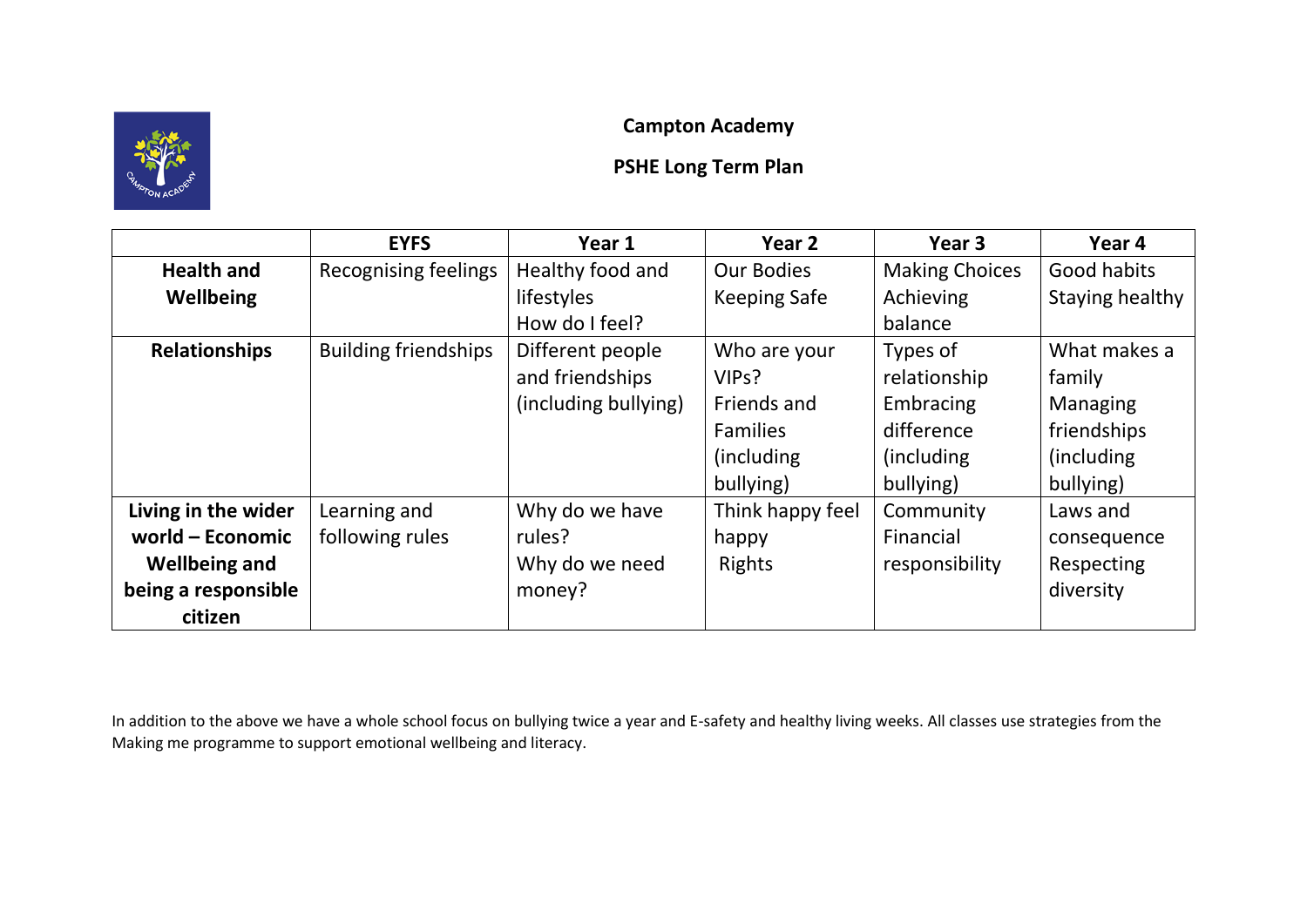#### **Core Theme 1: Health & Well Being**

**This core theme focuses on:** 

- **1. what is meant by a healthy lifestyle**
- **2. how to maintain physical, mental and emotional health and wellbeing**
- **3. how to manage risks to physical and emotional health and wellbeing**
- **4. ways of keeping physically and emotionally safe**
- **5. about managing change, including puberty, transition and loss**
- **6. how to make informed choices about health and wellbeing and to recognise sources of help with this**
- **7. how to respond in an emergency**
- **8. to identify different influences on health and wellbeing**

#### **Key Stage 1**

Pupils will have the opportunity to learn:

- what constitutes, and how to maintain, a healthy lifestyle including the benefits of physical activity, rest, healthy eating and dental health
- to recognise what they like and dislike, how to make real, informed choices that improve their physical and emotional health, to recognise that choices can have good and not so good consequences
- to think about themselves, to learn from their experiences, to recognise and celebrate their strengths and set simple but challenging goals
- about good and not so good feelings, a vocabulary to describe their feelings to others and to develop simple strategies for managing feelings
- about change and loss and the associated feelings (including moving home, losing toys, pets or friends)
- the importance of, and how to, maintain personal hygiene
- how some diseases are spread and can be controlled; the responsibilities they have for their own health and that of others; to develop simple skills to help prevent diseases spreading
- about the process of growing from young to old and how people's needs change
- about growing and changing and new opportunities and responsibilities that increasing independence may bring
- the names for the main parts of the body (including external genitalia) and the bodily similarities and differences between boys and girls
- that household products, including medicines, can be harmful if not used properly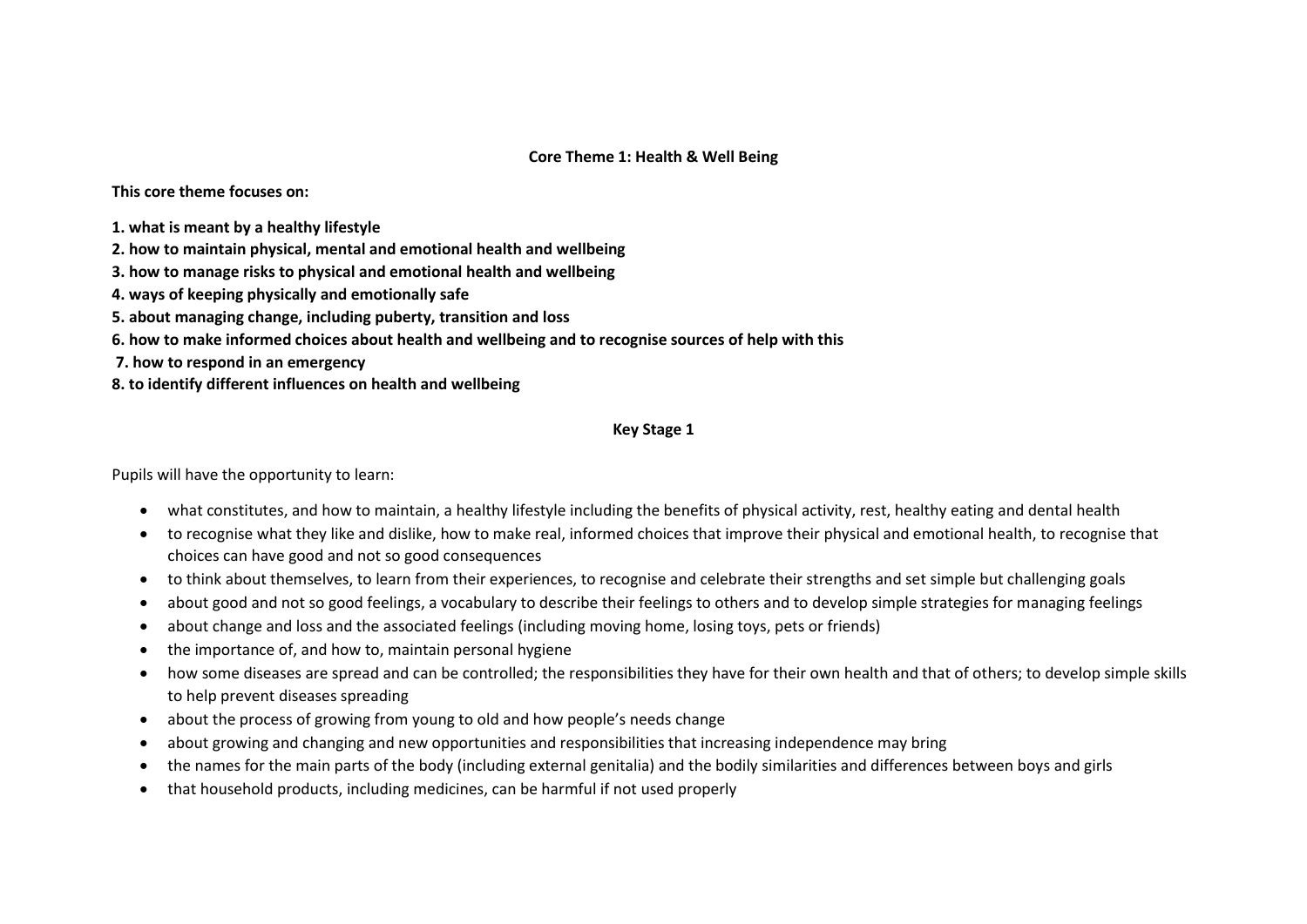- rules for and ways of keeping physically and emotionally safe including responsible ICT use and online safety, road safety, cycle safety and safety in the environment, rail, water and fire safety
- about people who look after them, their family networks, who to go to if they are worried and how to attract their attention
- about the ways that pupils can help the people who look after them to more easily protect them
- to recognise that they share a responsibility for keeping themselves and others safe, when to say, 'yes', 'no', 'I'll ask' and 'I'll tell' including knowing that they do not need to keep secrets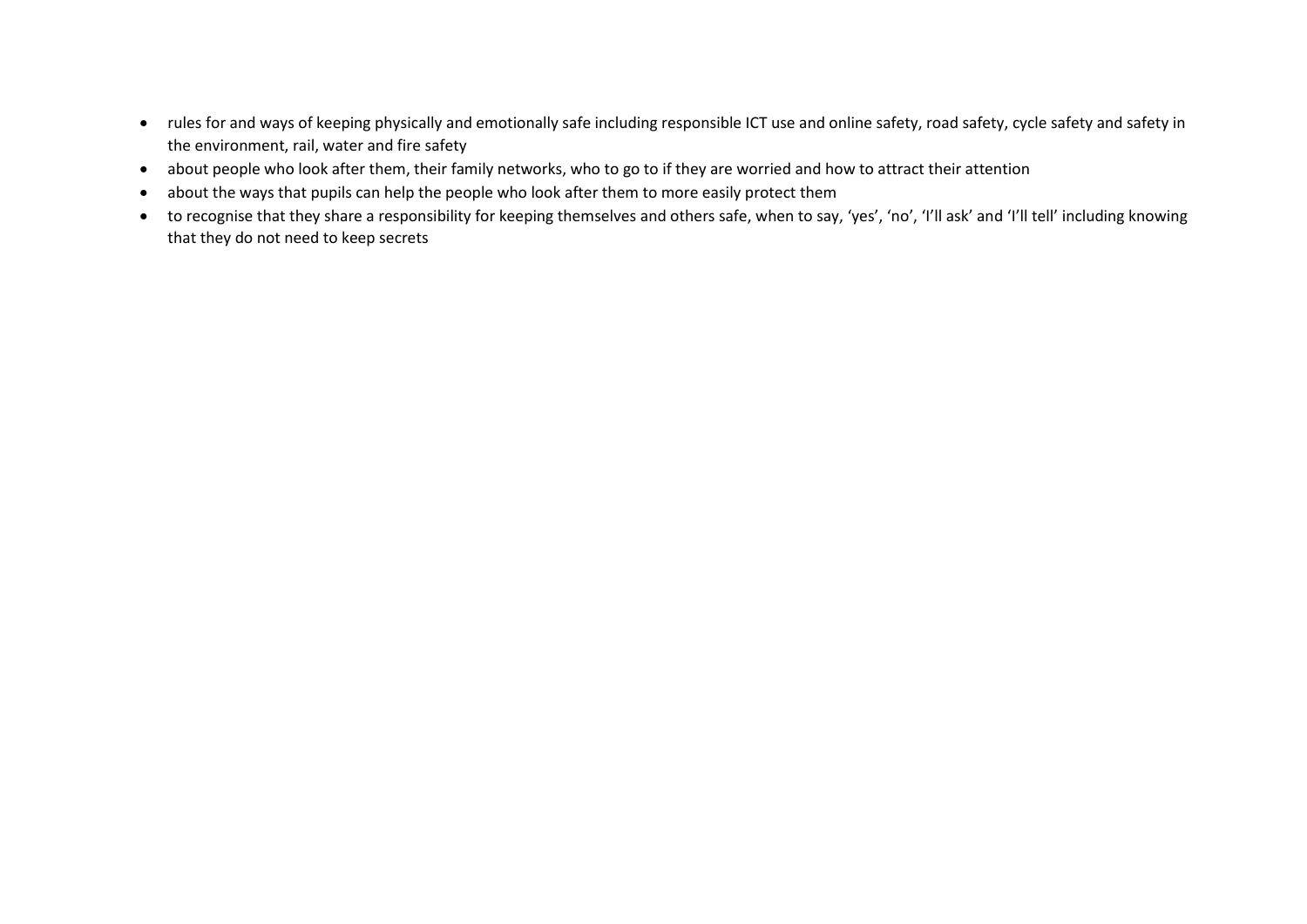### **Key Stage 2**

#### **Core Theme 1: Health & Wellbeing**

Building on Key Stage 1, pupils should have the opportunity to learn:

- what positively and negatively affects their physical, mental and emotional health
- how to make informed choices (including recognising that choices can have positive, neutral and negative consequences) and to begin to understand the concept of a 'balanced lifestyle'
- to recognise opportunities and develop the skills to make their own choices about food, understanding what might influence their choices and the benefits of eating a balanced diet
- to recognise how images in the media (and online) do not always reflect reality and can affect how people feel about themselves
- to reflect on and celebrate their achievements, identify their strengths and areas for improvement, set high aspirations and goals
- to deepen their understanding of good and not so good feelings, to extend their vocabulary to enable them to explain both the range and intensity of their feelings to others
- to recognise that they may experience conflicting emotions and when they might need to listen to, or overcome these
- about change, including transitions (between key stages and schools), loss, separation, divorce and bereavement
- to differentiate between the terms, 'risk', 'danger' and 'hazard' H10. to recognise, predict and assess risks in different situations and decide how to manage them responsibly (including sensible road use and risks in their local environment) and to use this as an opportunity to build resilience
- to recognise how their increasing independence brings increased responsibility to keep themselves and others safe
- that bacteria and viruses can affect health and that following simple routines can reduce their spread
- how pressure to behave in unacceptable, unhealthy or risky ways can come from a variety of sources, including people they know and the media
- to recognise when they need help and to develop the skills to ask for help; to use basic techniques for resisting pressure to do something dangerous, unhealthy, that makes them uncomfortable or anxious or that they think is wrong
- school rules about health and safety, basic emergency aid procedures, where and how to get help
- what is meant by the term 'habit' and why habits can be hard to change
- which, why and how, commonly available substances and drugs (including alcohol, tobacco and 'energy drinks') can damage their immediate and future health and safety; that some are restricted and some are illegal to own, use and give to others
- how their body will, and their emotions may, change as they approach and move through puberty
- about human reproduction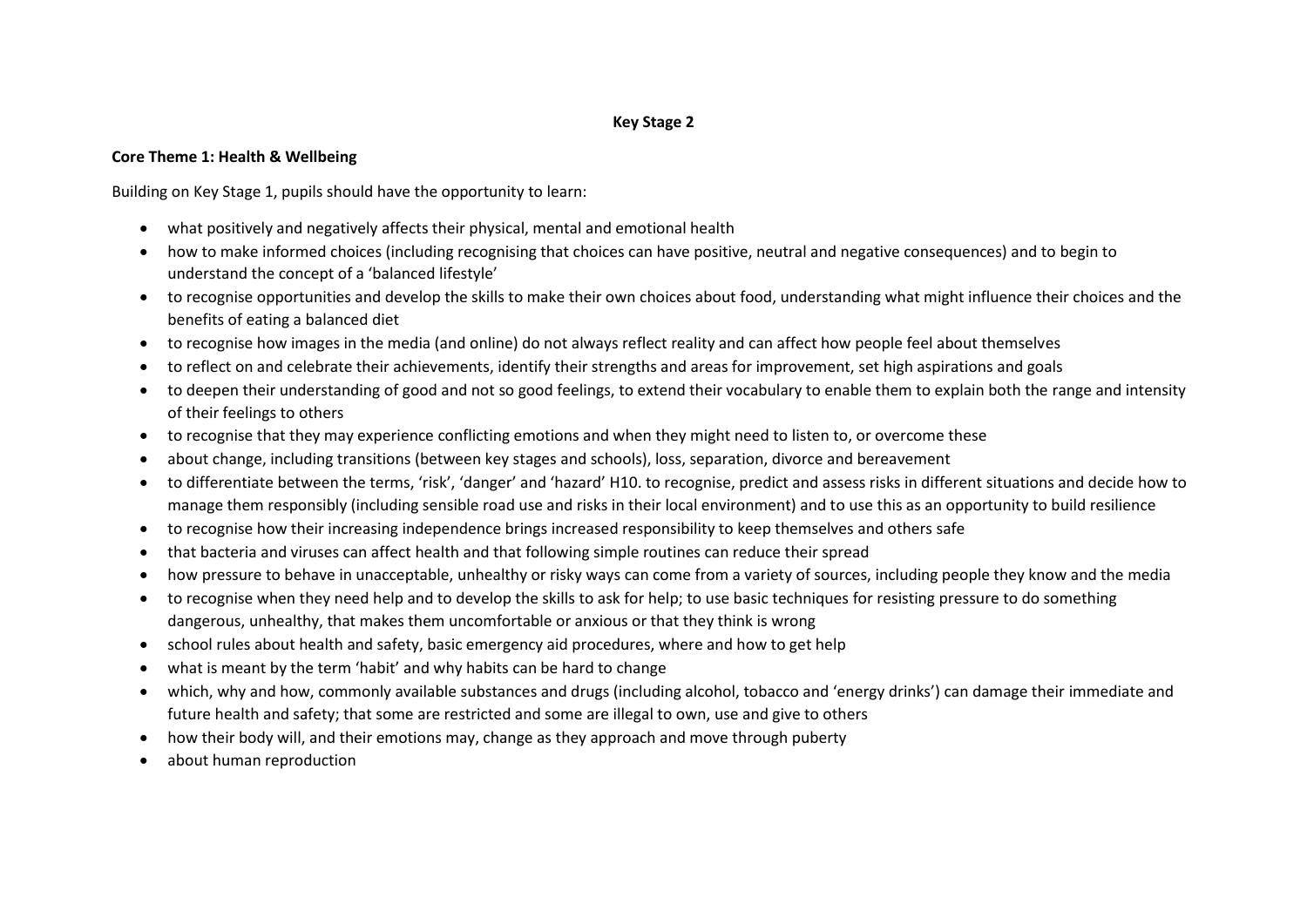- about taking care of their body, understanding that they have the right to protect their body from inappropriate and unwanted contact; understanding that actions such as female genital mutilation (FGM) constitute abuse and are a crime, and develop the skills and strategies required to get support if they have fears for themselves or their peers
- strategies for keeping physically and emotionally safe including road safety (including cycle safety- the Bikeability programme), and safety in the environment (including rail, water and fire safety)
- strategies for keeping safe online; the importance of protecting personal information, including passwords, addresses and the distribution of images of themselves and others
- about people who are responsible for helping them stay healthy and safe; how they can help these people to keep them healthy and safe
- the responsible use of mobile phones: safe keeping (looking after it) and safe user habits (time limits, use of passcode, turning it off at night etc.)
- how to manage requests for images of themselves or others; what is and is not appropriate to ask for or share; who to talk to if they feel uncomfortable or are concerned by such a request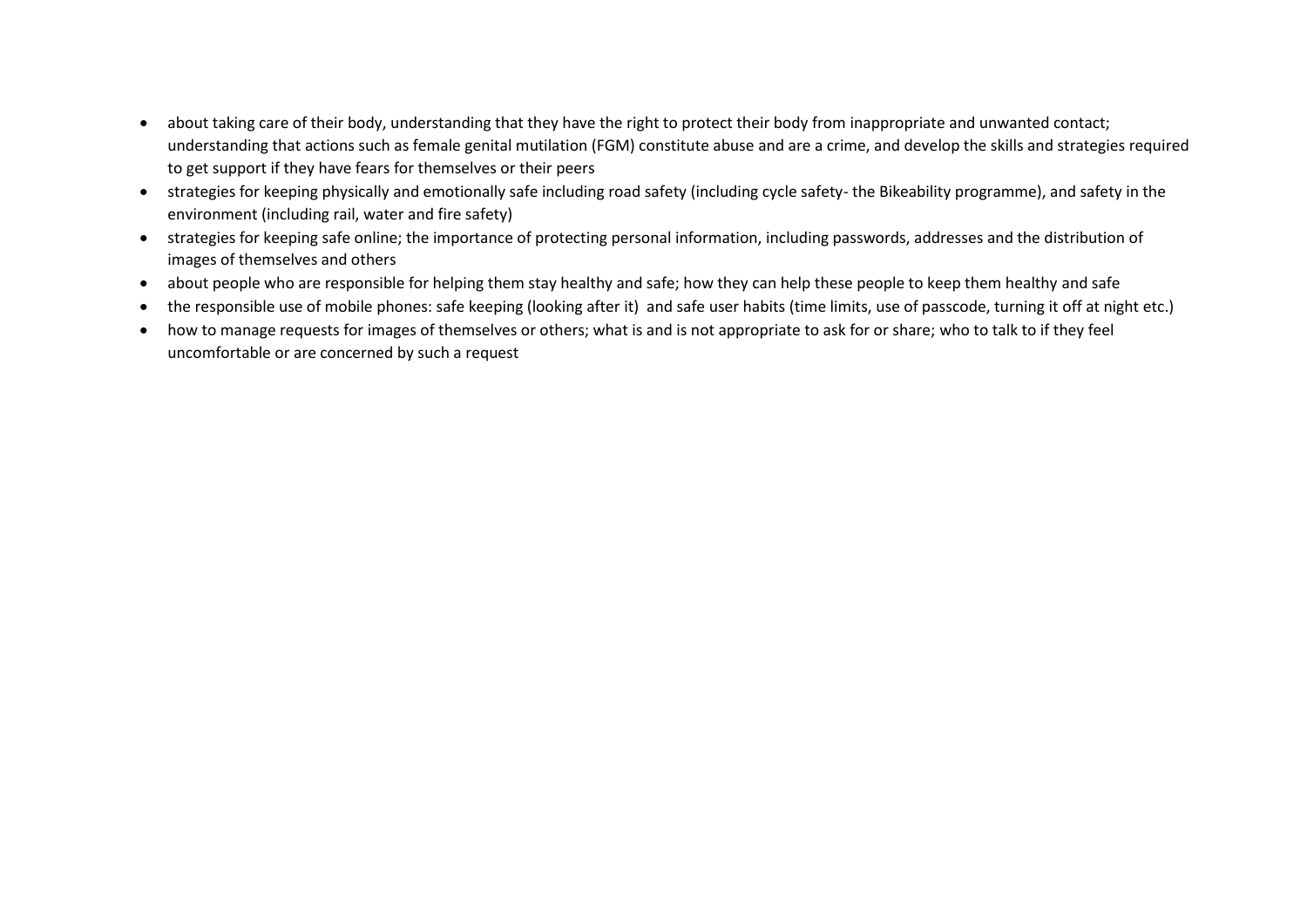#### **Core Theme 2: Relationships**

**This core theme focuses on:** 

- **1. how to develop and maintain a variety of healthy relationships, within a range of social/cultural contexts**
- **2. how to recognise and manage emotions within a range of relationships**
- **3. how to recognise risky or negative relationships including all forms of bullying and abuse**
- **4. how to respond to risky or negative relationships and ask for help**
- **5. how to respect equality and diversity in relationships**

#### **Key Satge 1**

Pupils should have the opportunity to learn:

- to communicate their feelings to others, to recognise how others show feelings and how to respond
- to recognise that their behaviour can affect other people
- the difference between secrets and nice surprises (that everyone will find out about eventually) and the importance of not keeping any secret that makes them feel uncomfortable, anxious or afraid
- to recognise what is fair and unfair, kind and unkind, what is right and wrong
- to share their opinions on things that matter to them and explain their views through discussions with one other person and the whole class
- to listen to other people and play and work cooperatively (including strategies to resolve simple arguments through negotiation)
- to offer constructive support and feedback to others
- to identify and respect the differences and similarities between people
- to identify their special people (family, friends, carers), what makes them special and how special people should care for one another
- to judge what kind of physical contact is acceptable, comfortable, unacceptable and uncomfortable and how to respond (including who to tell and how to tell them)
- that people's bodies and feelings can be hurt (including what makes them feel comfortable and uncomfortable)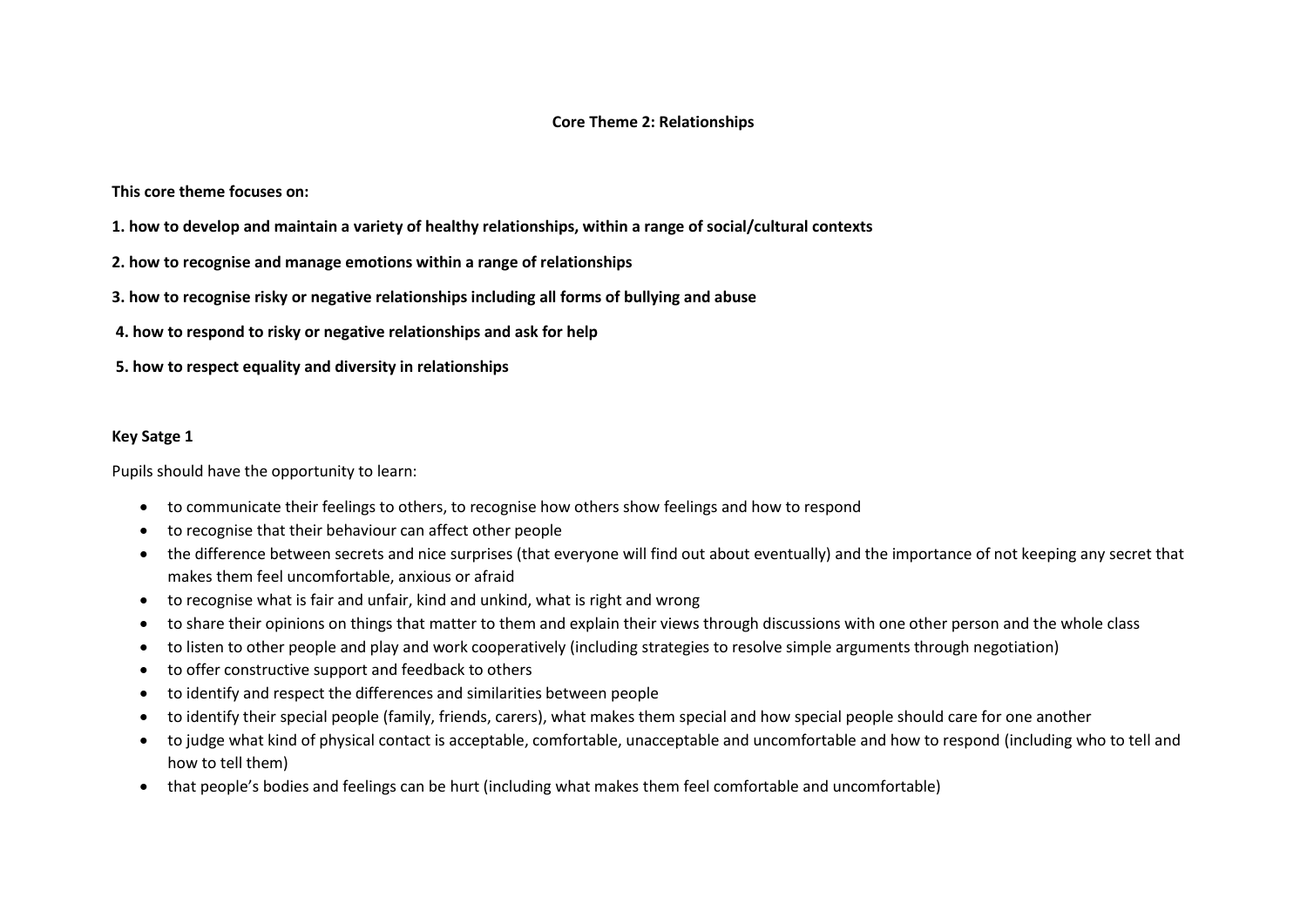- to recognise when people are being unkind either to them or others, how to respond, who to tell and what to say
- to recognise different types of teasing and bullying, to understand that these are wrong and unacceptable
- strategies to resist teasing or bullying, if they experience or witness it, whom to go to and how to get help

## **Key Stage 2**

Building on Key Stage 1, pupils should have the opportunity to learn:

- to recognise and respond appropriately to a wider range of feelings in others
- to recognise what constitutes a positive, healthy relationship and develop the skills to form and maintain positive and healthy relationships
- to recognise ways in which a relationship can be unhealthy and whom to talk to if they need support
- to recognise different types of relationship, including those between acquaintances, friends, relatives and families
- that civil partnerships and marriage are examples of a public demonstration of the commitment made between two people who love and care for each other and want to spend their lives together and who are of the legal age to make that commitment
- that marriage is a commitment freely entered into by both people, that no one should marry if they don't absolutely want to do so or are not making this decision freely for themselves
- that their actions affect themselves and others
- to judge what kind of physical contact is acceptable or unacceptable and how to respond
- the concept of 'keeping something confidential or secret', when they should or should not agree to this and when it is right to 'break a confidence' or 'share a secret'
- to listen and respond respectfully to a wide range of people, to feel confident to raise their own concerns, to recognise and care about other people's feelings and to try to see, respect and if necessary constructively challenge others' points of view
- to work collaboratively towards shared goals
- to develop strategies to resolve disputes and conflict through negotiation and appropriate compromise and to give rich and constructive feedback and support to benefit others as well as themselves
- that differences and similarities between people arise from a number of factors, including family, cultural, ethnic, racial and religious diversity, age, sex, gender identity, sexual orientation, and disability (see 'protected characteristics' in the Equality Act 2010)
- to realise the nature and consequences of discrimination, teasing, bullying and aggressive behaviours (including cyber bullying, use of prejudicebased language, 'trolling', how to respond and ask for help)
- to recognise and manage 'dares'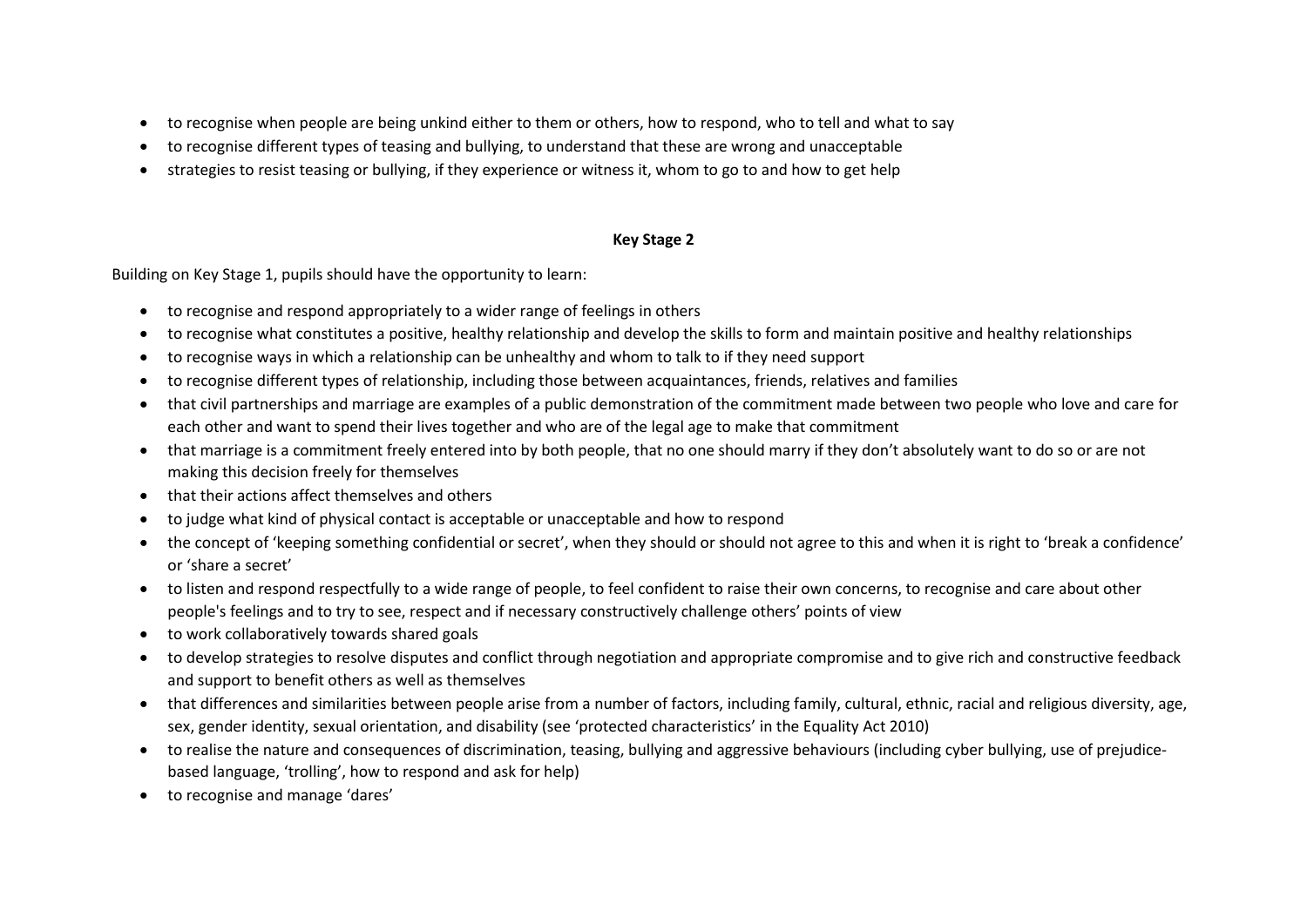- to recognise and challenge stereotypes
- about the difference between, and the terms associated with, sex, gender identity and sexual orientation
- how to recognise bullying and abuse in all its forms (including prejudice-based bullying both in person, online and through social media)
- that two people who love and care for one another can be in a committed relationship and not be married or in a civil partnership
- that forcing anyone to marry is a crime; that support is available to protect and prevent people from being forced into marriage and to know how to get support for them self or others
- to understand personal boundaries; to identify what they are willing to share with their most special people; friends; classmates and others; and that we all have rights to privacy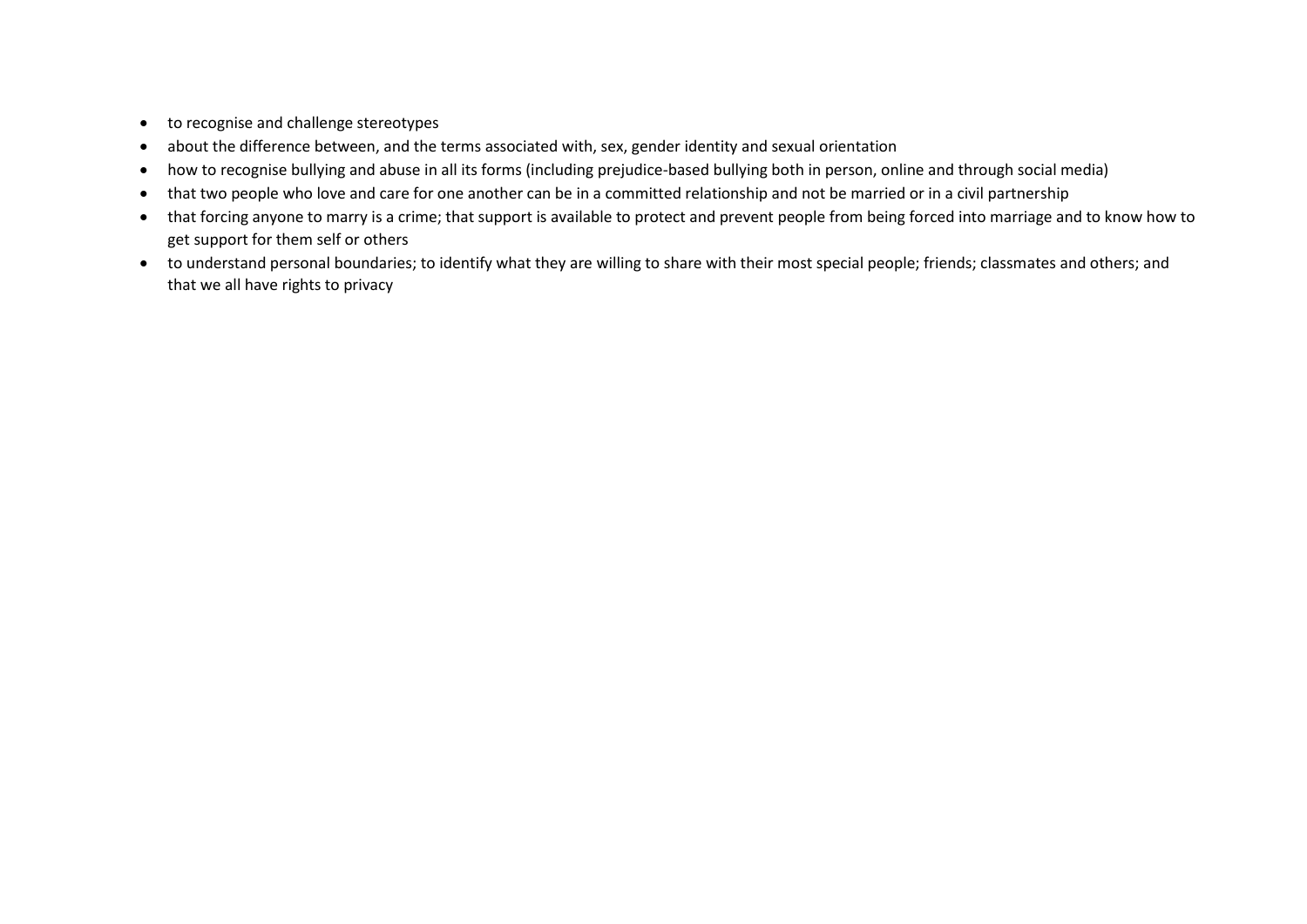#### **Core Theme 3 Living in the Wider World**

**This core theme focuses on:** 

- **1. about respect for self and others and the importance of responsible behaviours and actions**
- **2. about rights and responsibilities as members of families, other groups and ultimately as citizens**
- **3. about different groups and communities**
- **4. to respect diversity and equality and how to be a productive member of a diverse community**
- **5. about the importance of respecting and protecting the environment**
- **6. about where money comes from, keeping it safe and the importance of managing it effectively**
- **7. the part that money plays in people's lives**
- **8. a basic understanding of enterprise**

#### **Key Stage 1**

Pupils should have the opportunity to learn:

- how they can contribute to the life of the classroom and school
- to help construct, and agree to follow, group, class and school rules and to understand how these rules help them
- that people and other living things have rights and that everyone has responsibilities to protect those rights (including protecting others' bodies and feelings; being able to take turns, share and understand the need to return things that have been borrowed)
- that they belong to different groups and communities such as family and school
- what improves and harms their local, natural and built environments and develop strategies and skills needed to care for these (including conserving energy)
- that money comes from different sources and can be used for different purposes, including the concepts of spending and saving
- about the role money plays in their lives including how to keep it safe, choices about spending or saving money and what influences those choices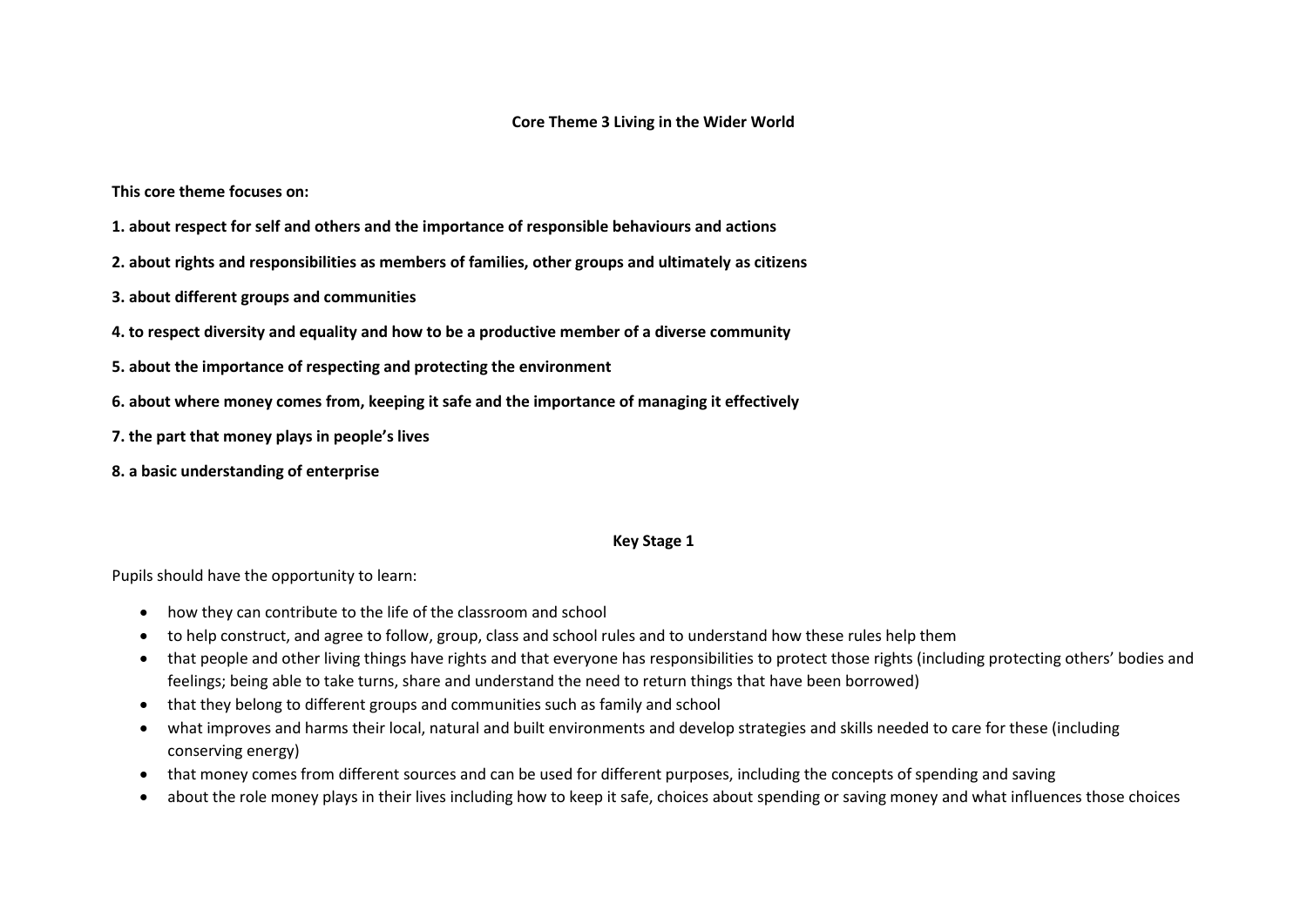- ways in which they are all unique; understand that there has never been and will never be another 'them'
- ways in which we are the same as all other people; what we have in common with everyone else about the 'special people' who work in their community and who are responsible for looking after them and protecting them; how people contact those special people when they need their help, including dialling 999 in an emergency.

## **Key Stage 2**

Building on Key Stage 1, pupils should have the opportunity to learn:

- to research, discuss and debate topical issues, problems and events that are of concern to them and offer their recommendations to appropriate people
- why and how rules and laws that protect them and others are made and enforced, why different rules are needed in different situations and how to take part in making and changing rules
- to understand that there are basic human rights shared by all peoples and all societies and that children have their own special rights set out in the United Nations Declaration of the Rights of the Child
- that these universal rights are there to protect everyone and have primacy both over national law and family and community practices
- to know that there are some cultural practices which are against British law and universal human rights, such as female genital mutilation (FGM)
- to realise the consequences of anti-social, aggressive and harmful behaviours such as bullying and discrimination of individuals and communities; to develop strategies for getting support for themselves or for others at risk
- that they have different kinds of responsibilities, rights and duties at home, at school, in the community and towards the environment; to continue to develop the skills to exercise these responsibilities
- to resolve differences by looking at alternatives, seeing and respecting others' points of view, making decisions and explaining choices
- what being part of a community means, and about the varied institutions that support communities locally and nationally
- to recognise the role of voluntary, community and pressure groups, especially in relation to health and wellbeing
- to appreciate the range of national, regional, religious and ethnic identities in the United Kingdom
- to consider the lives of people living in other places, and people with different values and customs
- about the role money plays in their own and others' lives, including how to manage their money and about being a critical consumer
- to develop an initial understanding of the concepts of 'interest', 'loan', 'debt', and 'tax' (e.g. their contribution to society through the payment of VAT)